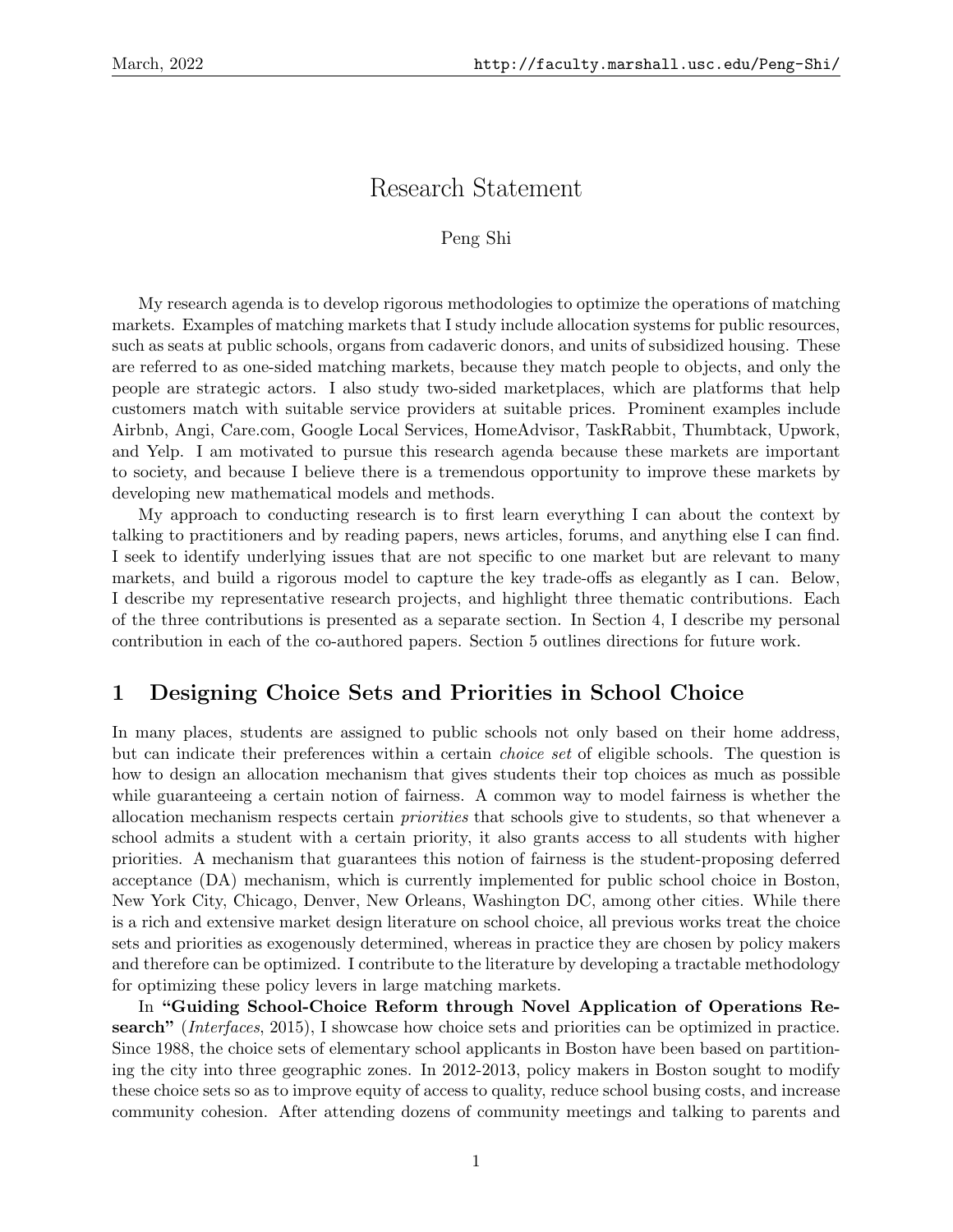policy makers, I learned about what the various stakeholders are looking for, and gained sufficient trust for the city to give me data to analyze the various proposed plans. Using past preference data, I estimated a multinomial logic (MNL) discrete choice model of how families ranked schools, and used it to simulate outcomes of interest under the newly proposed choice sets. This simulation model was used extensively by the city in their deliberations. Moreover, one of the plans that I proposed, later referred to as the "Home-Based Plan," was chosen by the city and implemented in 2014 for assigning all public elementary schools in Boston.

A concern with the above simulation model is that if choices are affected by behavioral issues such as framing more than by underlying preferences, then a discrete choice model that fits past data might not be able to predict outcomes after a major policy reform that also changes the framing of choices. In "How Well Do Structural Demand Models Work? Counterfactual Predictions in School Choice" (Journal of Econometrics, 2021), my co-author Parag Pathak and I validate the simulation model by comparing its predictions with the actual outcomes of the 2014 reform. One of the findings is that after controlling for changes in the demographics of applicants, the MNL model based on pre-reform data performed almost as well as the MNL model refitted on post-reform data. This provides empirical support for the use of such models to guide policy reforms, as we show that preferences are stable, can be estimated accurately, and can be used for extrapolating to different environments.

While the above simulation model can be used to evaluate a new assignment plan, one cannot use it to optimize over all possible choice sets and priorities, as the number of possibilities is enormous. I develop a practical methodology for solving this optimization problem in a series of two papers. In "Optimal Allocation without Money: an Engineering Approach" (Management Science, 2015), co-authored with Itai Ashlagi, we prove that if the market is large, then the outcome of any assignment mechanism that satisfies certain natural axioms can be replicated using the DA mechanism with suitably chosen choice sets and priorities. In other words, one cannot gain much by looking into assignment mechanisms beyond DA. Moreover, we show that if student preferences are drawn according to a MNL model, the optimal choice sets and priority distributions can be computed by solving a convex optimization problem, which for the real data set from Boston can be numerically solved within a few minutes.

However, the above methodology could not handle a constraint important to policy makers during the Boston reform, which is to limit the areas schools need to cover to pick up children. In "Optimal Priority-Based Allocation Mechanisms" (Management Science, 2021), I show that the general problem of optimizing choice sets and priority distributions can be reduced to solving a certain socially-optimal assortment planning problem. This problem is closely connected to the well-studied revenue-maximizing assortment planning problem but with a different objective: instead of finding a set of items to offer so as to yield the maximum expected revenue, the goal is to find a set of schools to offer so as the maximize students' expected utilities, while accounting for the negative externality students impose on others from occupying limited resources. This connection allows me to derive efficient algorithms to solve the school choice problem under a much richer set of utility models and constraints. In particular, the new methodology allows me to account for the average area schools need to cover to pick up children, and it yields an optimized plan for Boston that simultaneously improves upon the Home-Based Plan in match quality, equity, predictability, community cohesion and transportation savings.

Beyond optimization choice sets and priorities, I show that community cohesion can be further improved. In "Improving Community Cohesion in School Choice via Correlated-Lottery Implementation" (*Operations Research*, 2014), co-authored with Itai Ashlagi, we show that one can significantly increase neighbors' chances of going to school together without affecting anyone's probability of being assigned to any school. We do this by rewriting the original assignment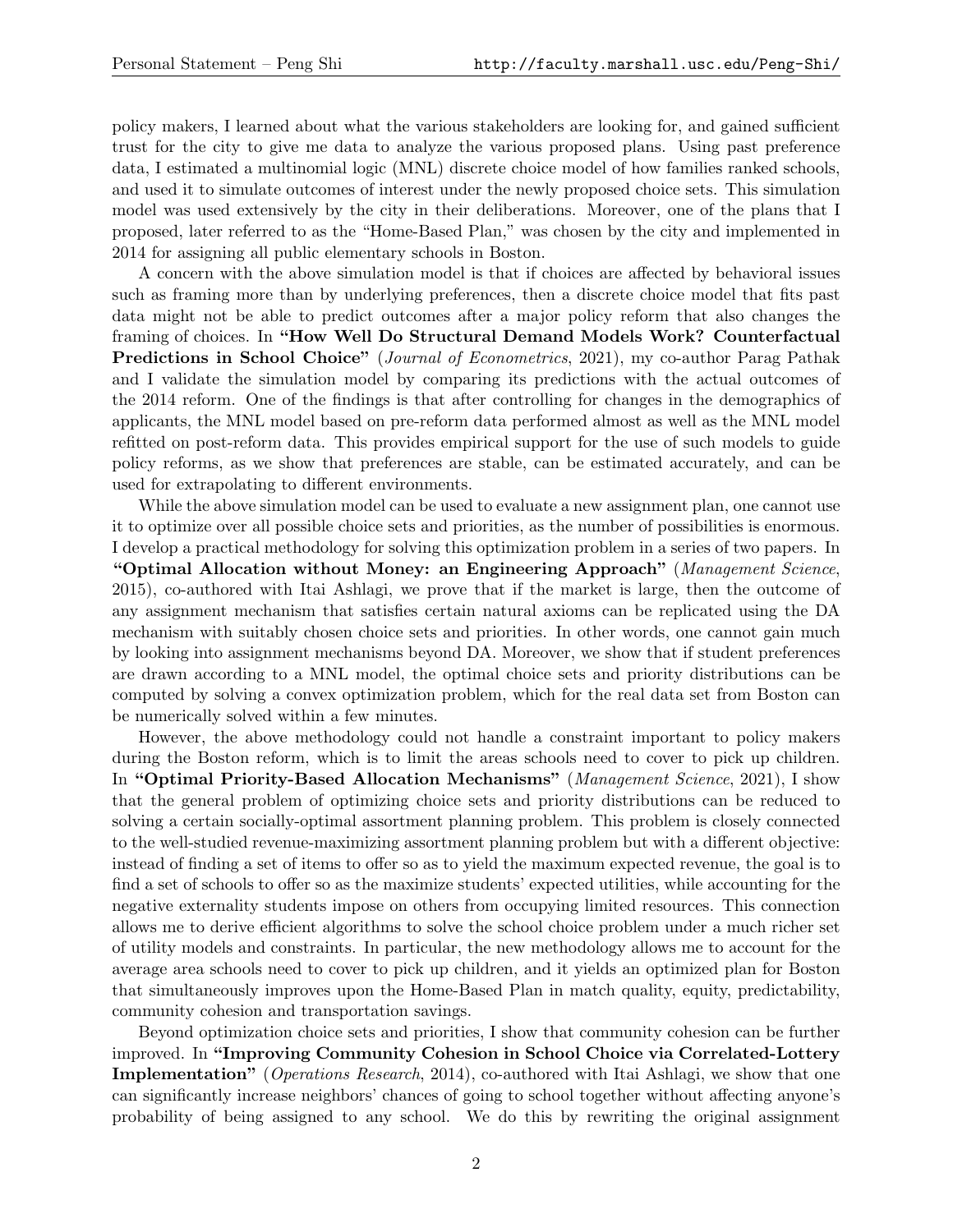probabilities as a convex-combination of deterministic assignments, each of which seeks to assign students from the same neighborhood to the same school. For the Boston data set, we find that correlated-lottery alone improves community cohesion more than any of the reforms considered by policy makers during the 2012-2013 reform.

## 2 Analyzing Dynamic Allocation Systems while Accounting for Rich Preference Heterogeneity

Two other important applications of one-sided matching are the allocation of subsidized housing and of cadaveric organs. These allocation systems are difficult to analyze because they are dynamic, as both agents and objects are arriving over time and each agent faces a trade-off between seeking to be matched now and waiting for a better match in the future. As a result of these complexities, previous theoretical papers on the design of such systems require restrictive assumptions on the preferences of agents and on the scope of possible mechanisms. My contribution is in developing tractable theoretical frameworks that can handle rich preference heterogeneity and a large space of possible mechanisms.

In "Design of Lotteries and Wait-lists for Affordable Housing Allocation" (Management Science, 2020), my co-author Nick Arnosti and I analyze a model in which apartment units and applicants arrive each period, and applicants are heterogeneous in their preferences for apartments and in their outside options. Based on the assignment mechanism and the aggregate behavior of other applicants, each applicant solves a dynamic optimization problem of whether to go for the apartment which arrived this period, to wait for a better unit in the future, or to leave the system altogether to avoid incurring participation costs. We find that diverse looking mechanisms can be equivalent in their equilibrium outcomes. In particular, the independent lotteries used in New York City (NYC) for allocating affordable housing is equivalent to the wait-list without choice used in Providence RI for public housing. The wait-list with choice used in Amsterdam is equivalent to an allocation system based on virtual currency. The paper also argues that in NYC, the simple change of restricting lottery entries would lead to a more efficient allocation of scarce housing resources.

In "Eliminating Waste in Cadaveric Organ Allocation" (Working paper), my student Junxiong Yin and I explore how to reduce the wastage of cadaver kidneys. In the US, more than 100,000 patients are currently on the wait-list for kidneys from deceased donors, while only 25,000 transplants are happening each year; about 5,000 patients die each year while waiting. Despite the scarcity of kidneys, around 20% of successfully procured kidneys are being discarded. Much of this apparent paradox is due to patients turning down offers of older kidneys to wait for younger ones, even though the older kidneys are medically tenable and superior to dialysis. We show that much of this wastage can be eliminated if patients upon entering the system receive a randomized boost to their priority on the wait-list. This randomization acts as a coordination device, so that many patients would only wait for younger kidneys if they were to receive the priority boost, otherwise they would settle for the older kidneys.

#### 3 Optimal Matchmaking in Two-Sided Marketplaces

Two-sided marketplaces benefit society by helping customers more easily match with suitable service providers at suitable prices. A major obstacle to unleashing this benefit is market congestion, as when there are many potential partners and competitors, market participants may need to expend much time and effort to form suitable matches. The literature on platform design has shown using field experiments and game-theoretic analyses that certain changes to platform design can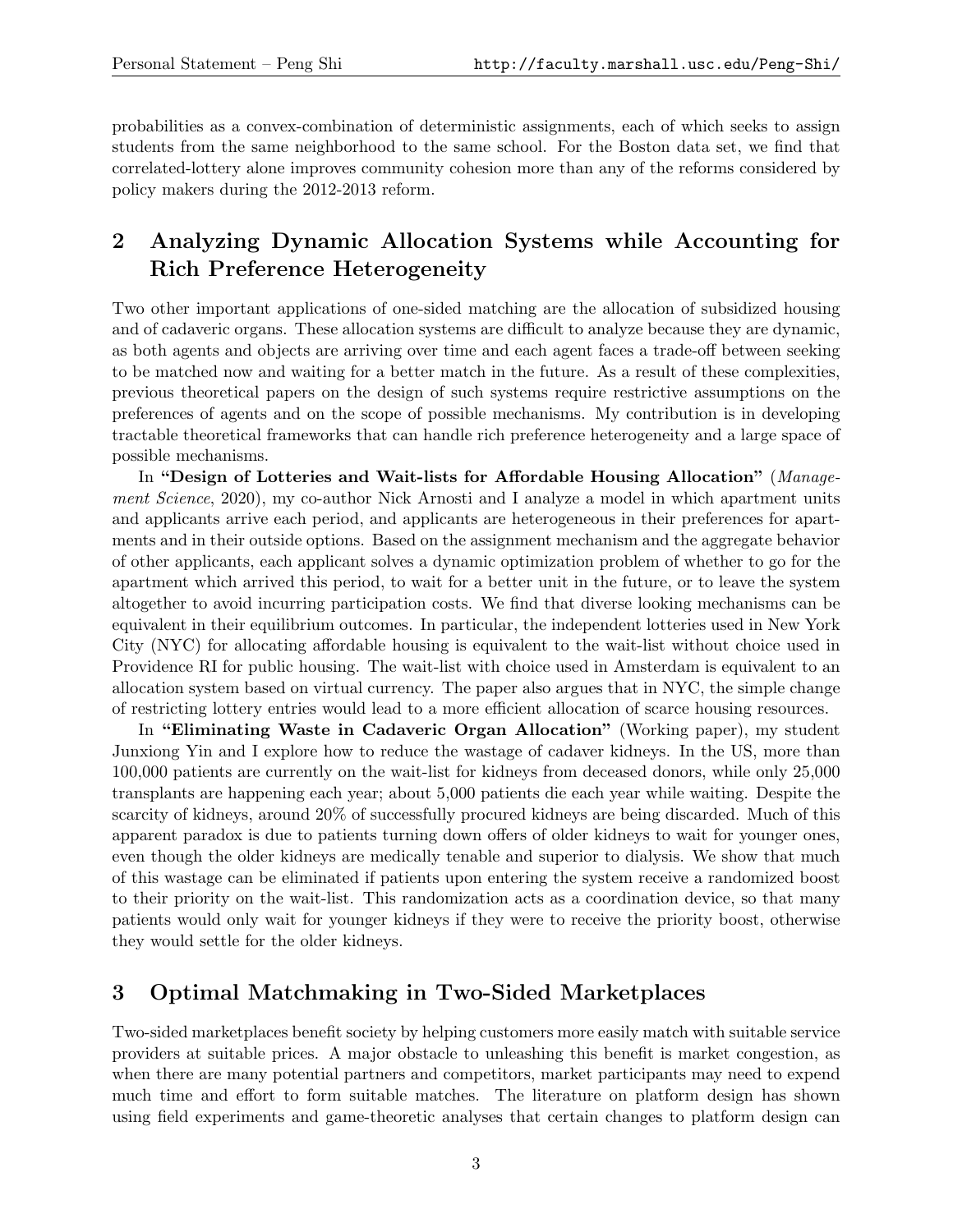significantly improve the efficiency of matchmaking. However, it is unclear how much additional gains are possible beyond the few design changes that have been explored. My contribution is in developing a rigorous theoretical framework for optimal matchmaking, in which the space of platform designs being considered is much larger than those in previous studies, and there is a welldefined notion of optimality that is tractable to analyze and can be achieved by realistic designs.

In "Clearing Matching Markets Efficiently: Informative Signals and Match Recommendations" (Management Science, 2020), co-authored with Itai Ashlagi, Mark Braverman and Yash Kaonoia, we consider an incomplete-information variant of the stable marriage model of Gale and Shapley and analyze the minimum amount of information that agents need to communicate in order for the market to reach a stable matching. (In such markets, a matching is said to be stable if no pair of agents have the incentive to leave the platform and match on their own; this represents the equilibrium market outcome when there is no congestion.) If a platform design can facilitate a stable matching using close to the minimum amount of communication, then it is considered to be near-optimal. We find that a near-optimal platform design exhibits the following features: 1) help agents estimate their chances of obtaining a particular match; 2) allow both sides of the market to search for partners and signal interest; 3) utilize a match recommendation engine that steers agents toward partners who have a significant chance of reciprocating interest.

A limitation of the above paper is that it does not allow service providers to set their own prices endogenously, which is an important feature of many markets of interest. Another limitation is that an exactly stable matching may be an overly stringent representation of the ideal market outcome, since in reality market participants stop searching when they have found a good enough match. In "Optimal Matchmaking Strategy in Two-Sided Marketplaces" (minor revision at Management Science), I overcome these limitations by modifying the above framework to consider an approximate notion of stability as well as a model of matching with endogenous prices. I find that the key determinant of optimal platform design is the degree that agent preferences are easy to describe or satisfy: When provider preferences are easy to describe or satisfy, having only customers search and initiate contact is sufficient for near-optimal matchmaking. Conversely, when customer preferences are easy to describe or satisfy, it is near-optimal to have providers search and initiate contact. When neither sides' preferences are easy to describe or satisfy, a near-optimal design requires both sides to be able to search for partners and initiate contact. When both sides' preferences are easy to describe or satisfy, it is unnecessary to allow agents to search over all possible partners, and a near-optimal design is have the platform recommend a limited number of service providers to each customer.

In "Optimal Match Recommendations in Two-Sided Marketplaces with Endogenous Prices" (Working Paper), I develop a prescriptive model of how platforms should make match recommendations to maximize market surplus, assuming that there is a constraint on how many recommendations can be given to each customer. Such constraints ensure that the platform does not overwhelm customers with too many options to evaluate and compare. I find that if the platform adopts a naive policy of recommending to each customer the best matches based on observable characteristics, then it would create an inefficient bottleneck in which a disproportionately large number of recommendations are channeled to relatively few providers, who would profit by either raising prices or only serving customers whose jobs require low costs. This situation is bad for market as a whole. In contrast, an optimal match recommendation policy exhibits two features: 1) pre-emptively account for the potential behavioral responses of providers in terms of raising prices or increasing selectivity; 2) utilize randomization to distribute match recommendations among a broad set of providers.